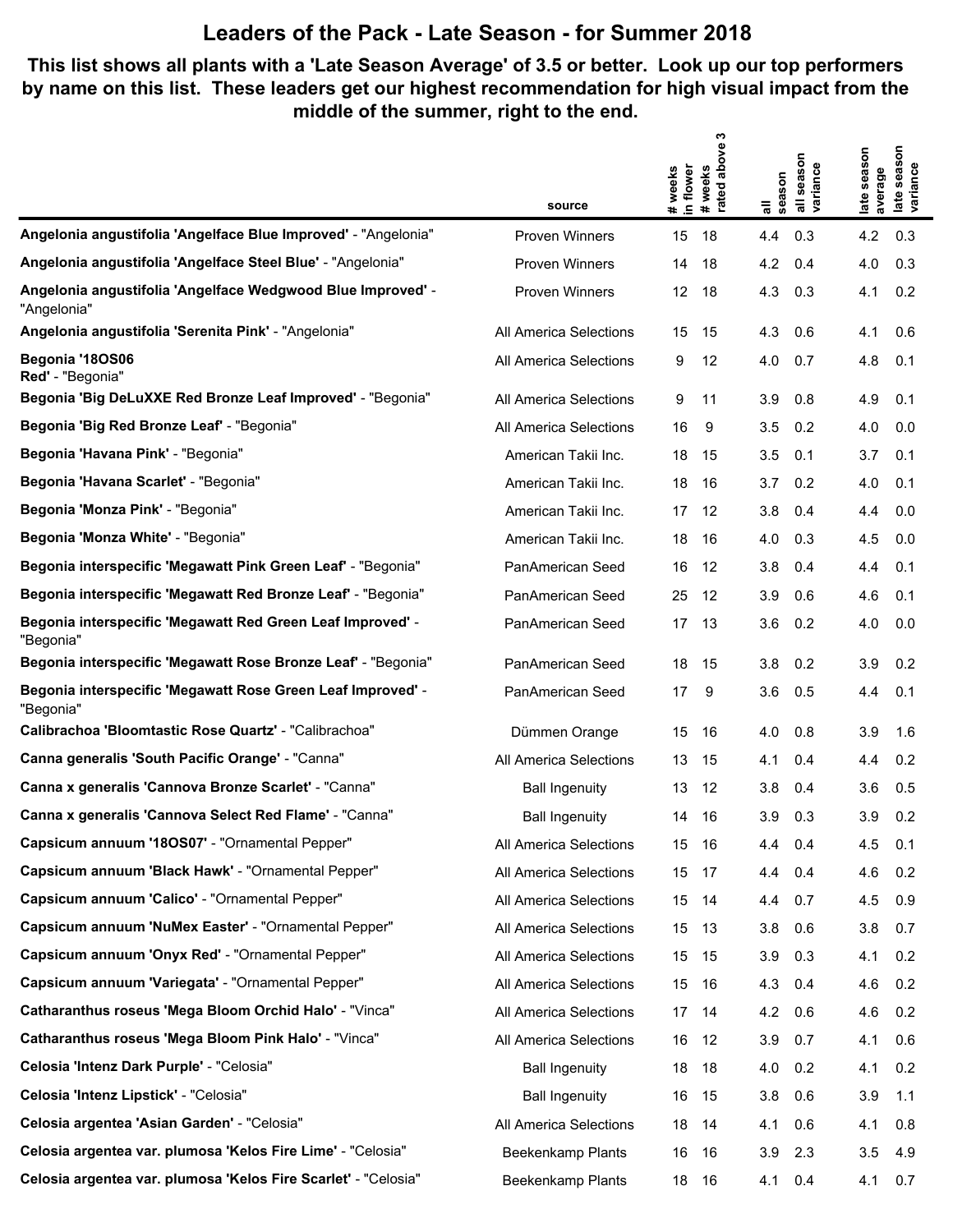|                                                                         | source                 | # weeks<br>in flower | ო<br>above<br># weeks<br>rated abo | all<br>season | all season<br>variance | season<br>average<br>late | season<br>late seaso<br>variance |
|-------------------------------------------------------------------------|------------------------|----------------------|------------------------------------|---------------|------------------------|---------------------------|----------------------------------|
| Celosia spicata 'Kelos Atomic Neon Pink' - "Celosia"                    | Beekenkamp Plants      | 18                   | 16                                 | 4.2           | 1.0                    | 4.0                       | 1.8                              |
| Celosia spicata 'Kelos Atomic Purple Pink' - "Celosia"                  | Beekenkamp Plants      | 18                   | 16                                 | 3.5           | 0.1                    | 3.6                       | 0.2                              |
| Cuphea hybrid 'FloriGlory Diana' - "Cuphea"                             | All America Selections | 15                   | 15                                 | 4.0           | 0.6                    | 4.0                       | 0.2                              |
| Dianthus barbatus interspecific 'Jolt Pink' - "Dianthus"                | All America Selections | 15                   | 15                                 | 4.3           | 1.0                    | 3.8                       | 1.6                              |
| Dianthus chinensis 'Carpet Snow Fire ' - "Dianthus"                     | All America Selections | 13                   | 15                                 | 4.0           | 0.5                    | 3.9                       | 0.8                              |
| Dianthus chinensis 'Diana Purple Centered White ' - "Dianthus"          | All America Selections | 15                   | 15                                 | 4.1           | 0.3                    | 4.1                       | 0.5                              |
| Euphorbia 'Diamond Mountain' - "Euphobia"                               | Proven Winners         | 18                   | 18                                 | 4.4           | 0.2                    | 4.3                       | 0.4                              |
| Gaura lindheimeri 'Sparkle White' - "Gaura"                             | All America Selections | 10                   | 18                                 | 4.3           | 0.2                    | 4.5                       | 0.0                              |
| Gomphrena 'Truffula Pink' - "Gomphrena"                                 | Proven Winners         | 18                   | 16                                 | 4.4           | 0.5                    | 4.1                       | 0.6                              |
| Gomphrena pulchella 'Fireworks' - "Gomphrena"                           | PanAmerican Seed       | 16                   | 16                                 | 4.2           | 0.6                    | 3.9                       | 0.7                              |
| Hypoestes phyllostachya 'Hippo Pink' - "Polka Dot Plant"                | Proven Winners         | 0                    | 18                                 | 4.2           | 0.1                    | 4.1                       | 0.1                              |
| Hypoestes phyllostachya 'Hippo White' - "Polka Dot Plant"               | Proven Winners         | 0                    | 18                                 | 4.6           | 0.1                    | 4.6                       | 0.0                              |
| Impatiens hawkerii 'SunStanding Cherry Red' - "New Guinea<br>Impatiens" | Dümmen Orange          | 18                   | 14                                 | 4.0           | 0.4                    | 3.8                       | 0.4                              |
| Impatiens hawkerii 'SunStanding Purple' - "New Guinea Impatiens"        | Dümmen Orange          | 18                   | 16                                 | 4.0           | 0.3                    | 3.9                       | 0.2                              |
| Ipomoea 'SolarPower Black Improved' - "Sweet Potato"                    | <b>Ball FloraPlant</b> | 5                    | 18                                 | 4.0           | 0.1                    | 4.1                       | 0.2                              |
| Ipomoea 'SolarPower Lime Improved' - "Sweet Potato"                     | <b>Ball FloraPlant</b> | 6                    | 18                                 | 4.1           | 0.1                    | 4.1                       | 0.2                              |
| Ipomoea 'SolarPower Red' - "Sweet Potato"                               | <b>Ball FloraPlant</b> | 6                    | 18                                 | 4.3           | 0.2                    | 4.3                       | 0.2                              |
| Ipomoea 'Sweet Caroline Kiwi' - "Sweet Potato"                          | Proven Winners         | 6                    | 18                                 | 4.6           | 0.2                    | 4.4                       | 0.2                              |
| Ipomoea 'Sweet Caroline Raven Improved' - "Sweet Potato"                | Proven Winners         | 5                    | 18                                 | 4.2           | 0.1                    | 4.1                       | 0.2                              |
| Lantana 'Havana Full Moon' - "Lantana"                                  | Dümmen Orange          | 15                   | 16                                 | 4.1           | 0.4                    | 4.6                       | 0.1                              |
| Lantana 'Havana Gold' - "Lantana"                                       | Dümmen Orange          | 14                   | 16                                 | 4.1           | 0.3                    | 4.6                       | 0.0                              |
| Lantana 'Havana Pink Sky' - "Lantana"                                   | Dümmen Orange          | 10                   | 13                                 | 3.7           | 0.3                    | 4.1                       | 0.1                              |
| Lantana 'Havana Red' - "Lantana"                                        | Dümmen Orange          | 10                   | 12                                 | 3.8           | 0.4                    | 4.4                       | 0.1                              |
| Lantana 'Havana Red Sky' - "Lantana"                                    | Dümmen Orange          | 13                   | 10                                 | 3.3           | 0.1                    | 3.5                       | 0.0                              |
| Lantana 'Havana Sunrise' - "Lantana"                                    | Dümmen Orange          | 14                   | 16                                 | 4.4           | 0.5                    | 4.8                       | 0.1                              |
| Lantana 'Havana Sunset' - "Lantana"                                     | Dümmen Orange          | 14                   | 13                                 | 3.9           | 0.5                    | 4.4                       | 0.2                              |
| Lantana 'Havana Sunshine' - "Lantana"                                   | Dümmen Orange          | 14                   | 16                                 | 4.3           | 0.6                    | 4.9                       | 0.1                              |
| Lantana camara 'Luscious Citrus Blend Improved' - "Lantana"             | Proven Winners         | 16                   | 18                                 | 4.5           | 0.3                    | 4.6                       | 0.2                              |
| Ocimum 'Amazel' - "Basil"                                               | Proven Winners         | 18                   | 18                                 | 4.4           | 0.4                    | 4.2                       | 0.3                              |
| Pelargonium x interspecific 'Calliope Medium Dark Red' - "Geranium"     | All America Selections | 16                   | 16                                 | 4.4           | 0.1                    | 4.5                       | 0.0                              |
| Penstemon barbatus 'Twizzle Purple' - "Penstemon"                       | All America Selections | 0                    | 13                                 | 3.9           | 0.4                    | 4.1                       | 0.5                              |
| Pentas lanceolata 'Lucky Star Dark Red' - "Pentas"                      | PanAmerican Seed       | 15                   | 17                                 | 4.4           | 0.4                    | 4.8                       | 0.1                              |
| Pentas lanceolata 'Lucky Star Mix' - "Pentas"                           | PanAmerican Seed       | 12                   | 15                                 | 3.6           | 0.1                    | 3.8                       | 0.1                              |
| Pentas lanceolata 'Lucky Star Pink' - "Pentas"                          | PanAmerican Seed       | 13                   | 17                                 | 4.4           | 0.4                    | 4.7                       | 0.1                              |
| Pentas lanceolata 'Lucky Star Raspberry' - "Pentas"                     | PanAmerican Seed       | 15                   | 15                                 | 3.9           | 0.3                    | 4.1                       | 0.0                              |
| Petunia '180S05' - "Petunia"                                            | All America Selections | 13                   | 13                                 | 4.1           | 1.4                    | 4.0                       | 2.4                              |
| Petunia 'Supertunia Blue Skies' - "Petunia"                             | Proven Winners         | 16                   | - 16                               | 4.1           | 1.2                    | 3.6                       | 1.9                              |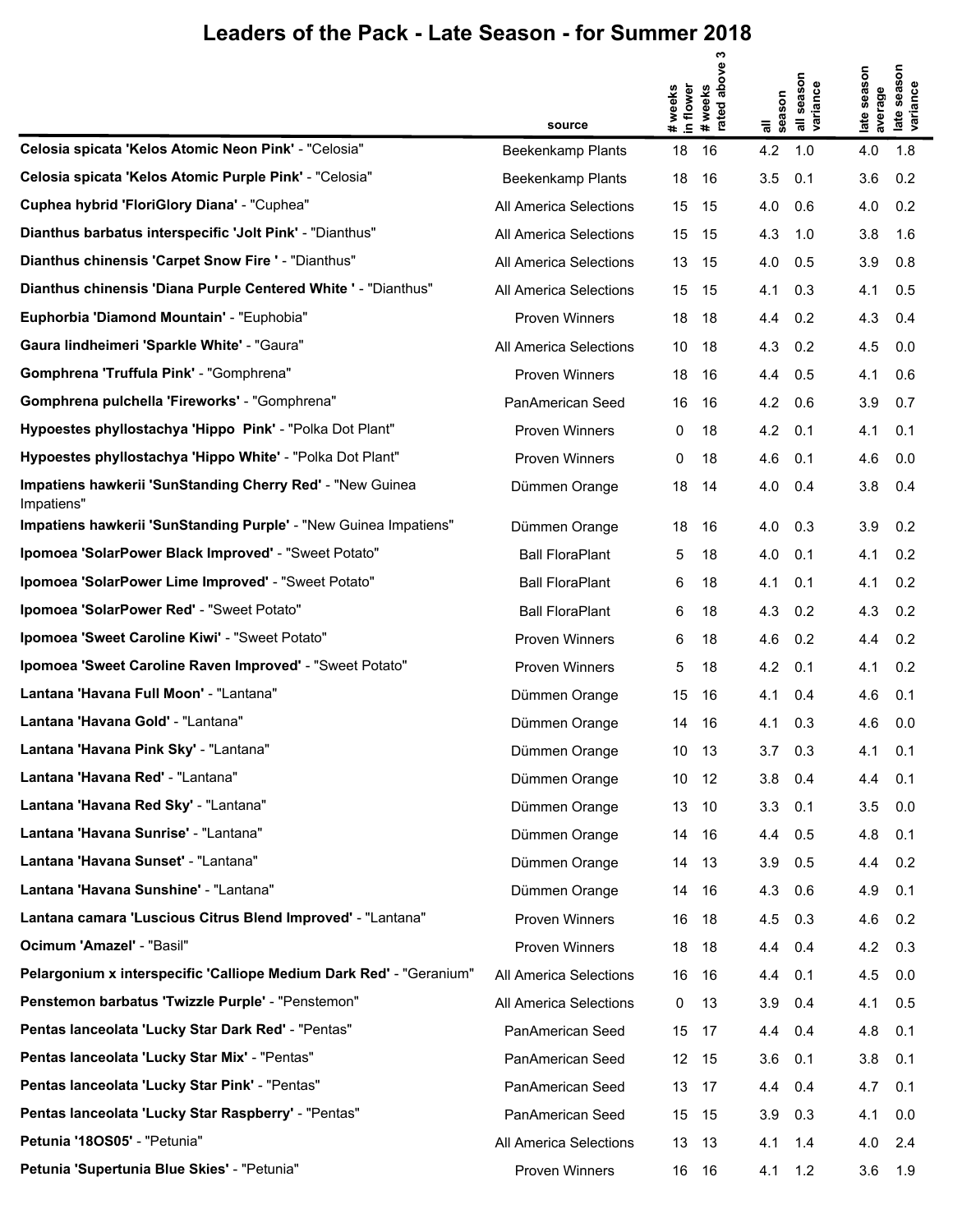|                                                                               |                        |                      | ო<br>above    |                 |                    |                   | son          |
|-------------------------------------------------------------------------------|------------------------|----------------------|---------------|-----------------|--------------------|-------------------|--------------|
|                                                                               |                        | in flower<br>weeks   | weeks         |                 | season<br>variance | season<br>average | ance<br>sea  |
|                                                                               | source                 | $\ddot{\phantom{1}}$ | #wee<br>rated | season<br>᠊ᢛ    |                    | late              | late<br>yari |
| Petunia 'Supertunia Vista Bubblegum' - "Petunia"                              | <b>Proven Winners</b>  | 16                   | 16            | 4.1             | 1.2                | 3.7               | 1.9          |
| Petunia 'Wave Purple Classic' - "Petunia"                                     | All America Selections | 14                   | 11            | 3.6             | 1.8                | 3.6               | 3.7          |
| Petunia ×hybrida 'Tidal Wave Red Velour' - "Petunia"                          | All America Selections | 16                   | 14            | 3.9             | 1.1                | 3.7               | 1.9          |
| Portulaca 'Cupcake Upright Lavender' - "Portulaca"                            | Dümmen Orange          | 18                   | 13            | 4.0             | 0.7                | 4.0               | 0.8          |
| Portulaca 'Cupcake Upright Lemon Zest' - "Portulaca"                          | Dümmen Orange          | 18                   | 15            | 3.9             | 0.3                | 4.3               | 0.2          |
| Portulaca 'Cupcake Upright Magenta' - "Portulaca"                             | Dümmen Orange          | 18                   | 16            | 4.3             | 0.5                | 4.3               | 0.4          |
| Portulaca 'Cupcake Upright Orange Zest' - "Portulaca"                         | Dümmen Orange          | 18                   | 13            | 4.1             | 0.6                | 4.3               | 0.6          |
| Salvia 'Rockin' Fuchsia' - "Salvia"                                           | <b>Proven Winners</b>  | 16                   | 17            | 4.0             | 0.2                | 4.3               | 0.1          |
| Salvia 'Rockin' Golden Delicious' - "Salvia"                                  | <b>Proven Winners</b>  | 0                    | 18            | 4.5             | 0.2                | 4.3               | 0.2          |
| Salvia 'Skyscraper Dark Purple' - "Salvia"                                    | Selecta                | 18                   | 18            | 4.5             | 0.3                | 4.6               | 0.2          |
| Salvia 'Skyscraper Pink' - "Salvia"                                           | Selecta                | 18                   | 18            | 4.4             | 0.2                | 4.5               | 0.2          |
| Salvia coccinea 'Summer Jewel Lavender' - "Salvia"                            | All America Selections | 11                   | 14            | 3.6             | 0.1                | 3.7               | 0.2          |
| Salvia coccinea 'Summer Jewel White' - "Salvia"                               | All America Selections | 18                   | 16            | 4.2             | 0.4                | 4.4               | 0.2          |
| Salvia hybrid 'Rockin' Deep Purple' - "Salvia"                                | <b>Proven Winners</b>  | 18                   | 17            | 4.4             | 0.4                | 4.6               | 0.2          |
| Salvia interspecific 'Big Blue' - "Salvia"                                    | PanAmerican Seed       | 13                   | 17            | 4.4             | 0.4                | 4.4               | 0.4          |
| Solenostemon scutellarioidses 'ColorBlaze Chocolate Drop' -<br>"Coleus"       | <b>Proven Winners</b>  | 0                    | 18            | 4.3             | 0.2                | 4.2               | 0.1          |
| Solenostemon scutellarioidses 'ColorBlaze Golden Dreams' -<br>"Coleus"        | <b>Proven Winners</b>  | 0                    | 16            | 4.0             | 0.5                | 4.1               | 1.1          |
| Solenostemon scutellarioidses 'ColorBlaze Rediculous' - "Coleus"              | <b>Proven Winners</b>  | 11                   | 14            | 4.1             | 0.5                | 3.6               | 0.5          |
| Solenostemon scutellarioidses 'ColorBlaze Royale Cherry Brandy' -<br>"Coleus" | <b>Proven Winners</b>  | 6                    | 18            | 4.0             | 0.2                | 4.1               | 0.2          |
| Solenostemon scutellarioidses 'ColorBlaze Sedona Sunset' -<br>"Coleus"        | <b>Proven Winners</b>  | 12                   | 16            | 3.8             | 0.6                | 3.6               | 1.1          |
| Solenostemon scutellarioidses 'ColorBlaze Strawberry Drop' -<br>"Coleus"      | <b>Proven Winners</b>  | $\mathbf{1}$         | 18            | $4.1 \quad 0.3$ |                    | 3.8               | 0.1          |
| Solenostemon scutellarioidses 'ColorBlaze Torchlight' - "Coleus"              | <b>Proven Winners</b>  | 5                    | 16            | 4.1             | 0.9                | 4.1               | 1.7          |
| Solenostemon scutellarioidses 'FlameThrower Salsa Roja' - "Coleus"            | <b>Ball FloraPlant</b> | 2                    | 17            | 4.3             | 0.2                | 4.5               | 0.1          |
| Solenostemon scutellarioidses 'FlameThrower Serrano' - "Coleus"               | <b>Ball FloraPlant</b> | 2                    | 17            | 4.3             | 0.4                | 4.8               | 0.1          |
| Solenostemon scutellarioidses 'Kong Jr. Green Halo' - "Coleus"                | PanAmerican Seed       | 9                    | 15            | 3.6             | 0.1                | 3.8               | 0.1          |
| Solenostemon scutellarioidses 'Kong Jr. Lime Vein' - "Coleus"                 | PanAmerican Seed       | 9                    | 10            | 3.3             | 0.2                | 3.7               | 0.1          |
| Solenostemon scutellarioidses 'Kong Jr. Rose' - "Coleus"                      | PanAmerican Seed       | 12                   | -12           | 3.5             | 0.2                | 3.6               | 0.2          |
| Solenostemon scutellarioidses 'Kong Jr. Scarlet' - "Coleus"                   | PanAmerican Seed       | 2                    | 9             | 3.3             | 0.1                | 3.6               | 0.0          |
| Solenostemon scutellarioidses 'Main Street Chartres Street' -<br>"Coleus"     | Dümmen Orange          | 5                    | 15            | 3.9             | 0.3                | 4.4               | 0.1          |
| Solenostemon scutellarioidses 'Main Street La Rambla' - "Coleus"              | Dümmen Orange          | 6                    | 13            | $3.7\quad 0.3$  |                    | 3.8               | 0.4          |
| Solenostemon scutellarioidses 'Main Street Ocean Drive' - "Coleus"            | Dümmen Orange          | 0                    | 15            | $4.0\quad 0.5$  |                    | 4.3               | 0.4          |
| Solenostemon scutellarioidses 'Main Street Sunset Boulevard' -<br>"Coleus"    | Dümmen Orange          | 7                    | 11            | 3.6             | 0.3                | 3.8               | 0.4          |
| Solenostemon scutellarioidses 'Pinkplosion' - "Coleus"                        | <b>Ball FloraPlant</b> | 0                    | 14            | 3.8             | 0.4                | 3.9               | 0.6          |
| Tagetes erecta '18OS10                                                        | All America Selections | 16                   | - 16          | 4.1             | 0.3                | 3.9               | 0.4          |

**Double'** - "Marigold"